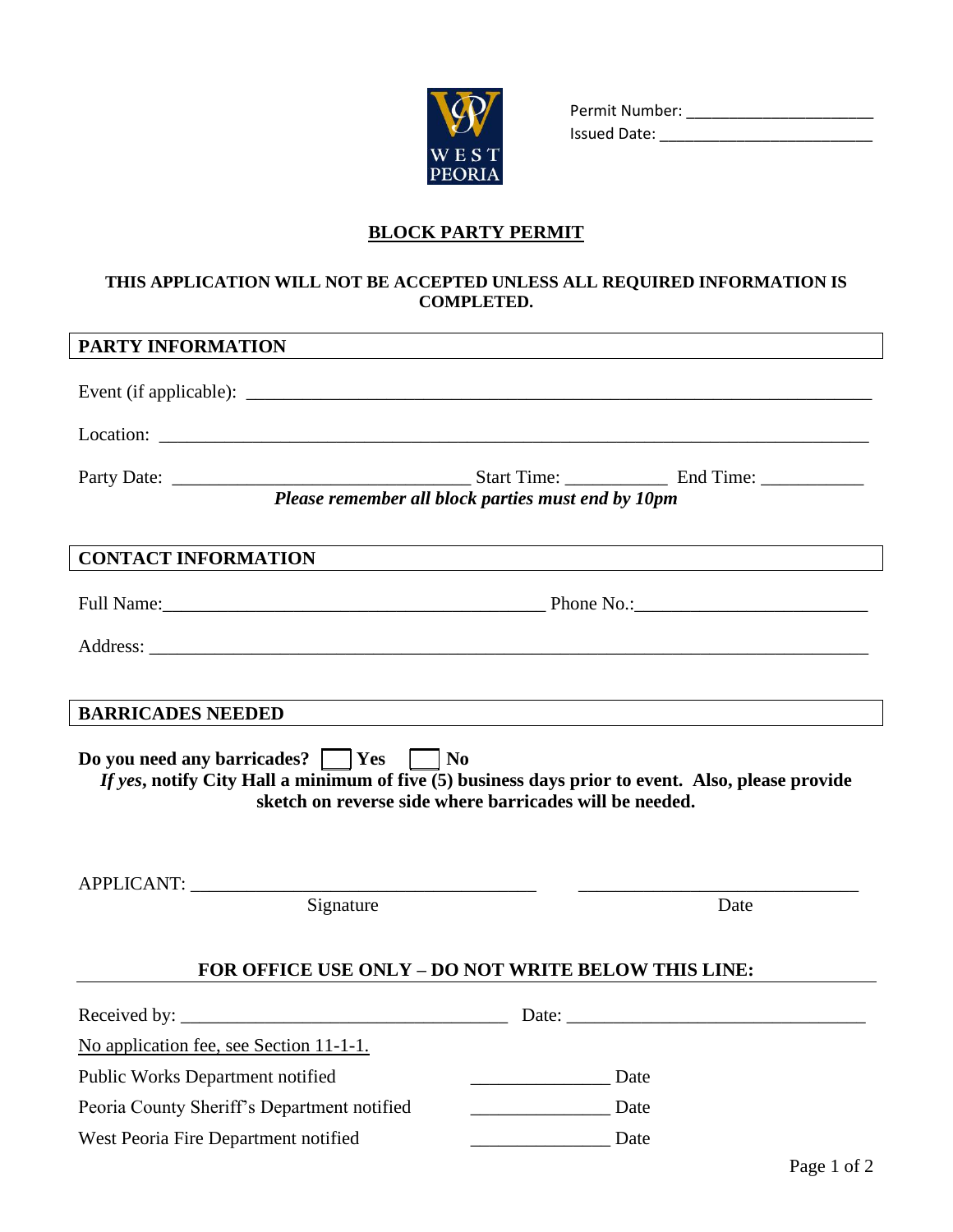# **Site Drawing**

**Draw/Label main block and intersecting streets**